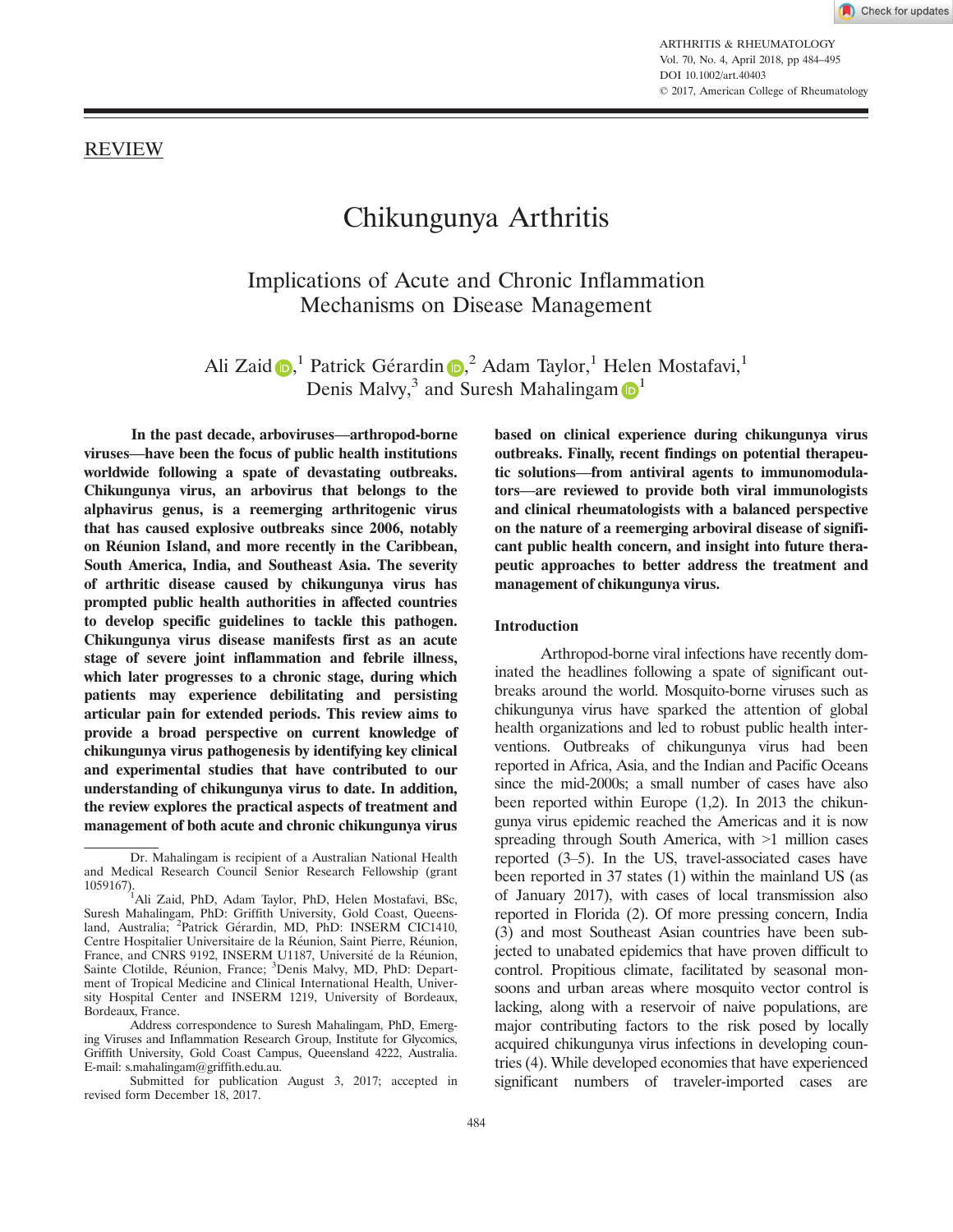somewhat equipped to manage the chikungunya virus disease burden, less economically developed regions of the world—in particular densely populated urban areas where epidemics have become most resilient have seen their public health systems overwhelmed by the disease  $(3,5)$ .

Chikungunya virus symptoms include a range of acute manifestations, among which fever, severe joint and muscle pain, headache, and rashes are prominent. However, there is mounting concern over the persistence of long-lasting manifestations associated with debilitating effects of the disease and the deterioration of overall health and quality of life (6–9). Among these, chronic arthralgia/ arthritis (joint pain/joint stiffness plus joint swelling, respectively), musculoskeletal injury, and fatigue—and, to a lesser extent, neurocognitive and sensorineural manifestations have been shown to contribute significantly to the economic burden of the disease (10,11). Although vaccines have reached human trials (12,13) and a range of potential antiviral compounds have undergone preclinical evaluation (14,15), no licensed vaccines or antiviral therapies are available. Both acute and chronic disease manifestations are of significant concern, and there are currently no specific, approved drugs to treat either form of the disease. Chronic chikungunya virus poses important questions with regard to public health policy and interventions. Should efforts be directed at managing the early stages of the disease, to limit the consequences on population productivity and lessen the burden of a "patient rush" on often-under equipped hospitals, or should more attention be focused on limiting the development of chronic disease, associated with persistent rheumatic disease and a risk of long-term impact on population health?

In this review, we address the key pathophysiologic mechanisms that drive acute and chronic chikungunya arthritis, arguably the most incapacitating phenotype among long-lasting chikungunya virus disease manifestations, based on recent animal experimental disease models and epidemiologic studies. We explore the latest findings in therapeutic development aimed at both limiting viral spread and at immune and inflammatory mechanisms, and address the implications of such findings in current and future clinical care of chikungunya virus patients.

Chikungunya virus is recognized as an emerging biphasic disease, described as an acute infection followed by persistent symptoms. Hence, experts have defined 3 successive clinical stages, taking into account known difficulties in practical management. In symptomatic, infected individuals, the first stage encompasses an acute incapacitating febrile viremic phase together with residual symptoms. The 2 final stages are characterized by persistent manifestations: a post-acute stage (from 21 days after the onset of infection to the end of the third month) and a chronic stage (beyond 3 months). Schematically, the disease progresses to resolution without sequelae either spontaneously or after treatment, or to a persistence of articular and general symptoms, or to aggravation due to an inflammatory or degenerative process.

# Acute and post-acute stages of chikungunya virus  $(\leq)$  months after the onset of infection)

After a silent incubation of 4–7 days, the acute stage of chikungunya virus disease can be divided into 2 distinct phases, the viremic phase (5–10 days) and the post-viremic phase (6–21 days) (16–18). In the most common manifestations, the viremic phase is marked by unusually high-grade fever (>39°C) with abrupt onset, accompanied by severe incapacitating oligo- or polyarthralgia/arthritis (<4 or  $\geq$ 4 joints, respectively, with debilitating and sudden injury), myalgia, headache, backache, and cutaneous rash, whereas the post-viremic phase is characterized by apyrexia (no fever), polyarthralgia/arthritis, and to a lesser extent, myalgia, pruritus, fatigue, and lymphadenopathies and anorexia, though the latter are less common (18). Joint pain is most often symmetric and additive and affects the large and smaller articulations of both the arms (most commonly the wrists, followed by the phalanges, shoulders, and elbows) and the legs (most commonly the ankles, followed by the knees, feet, and hips). Atypical locations include vertebral, temporomandibular, or sternoclavicular articulations (17). Stiffness and swelling, indicative of synovitis, are observed in the ankles, phalanges, wrists, and toes, but very exceptionally in larger joints (17). After infection, IgM antibody isotype appears within days of the onset of symptoms, and neutralizing anti–chikungunya virus IgG typically appears by the second week (19).

Acute chikungunya virus infection (<21 days after the onset of infection) is consistently associated with a strong host antiviral type I interferon (IFN) response. RNA sequencing (RNASeq) analysis of acute chikungunya virus infection in a mouse model revealed that approximately half of all genes up-regulated after infection are IFN-stimulated genes (ISGs)  $(20,21)$ . IFN $\alpha$  is detected early in infection, reaching levels of 700 pg/ml in the plasma of chikungunya virus–infected patients, coinciding with the onset of disease symptoms (16,22). During the acute stage, patient viremia has been shown to directly correlate with production of cytokines such as  $IFN\alpha$  and interleukin-6 (IL-6) (20,22). Although this correlation is lacking in other studies, it is broadly accepted that all patients experiencing acute chikungunya virus infection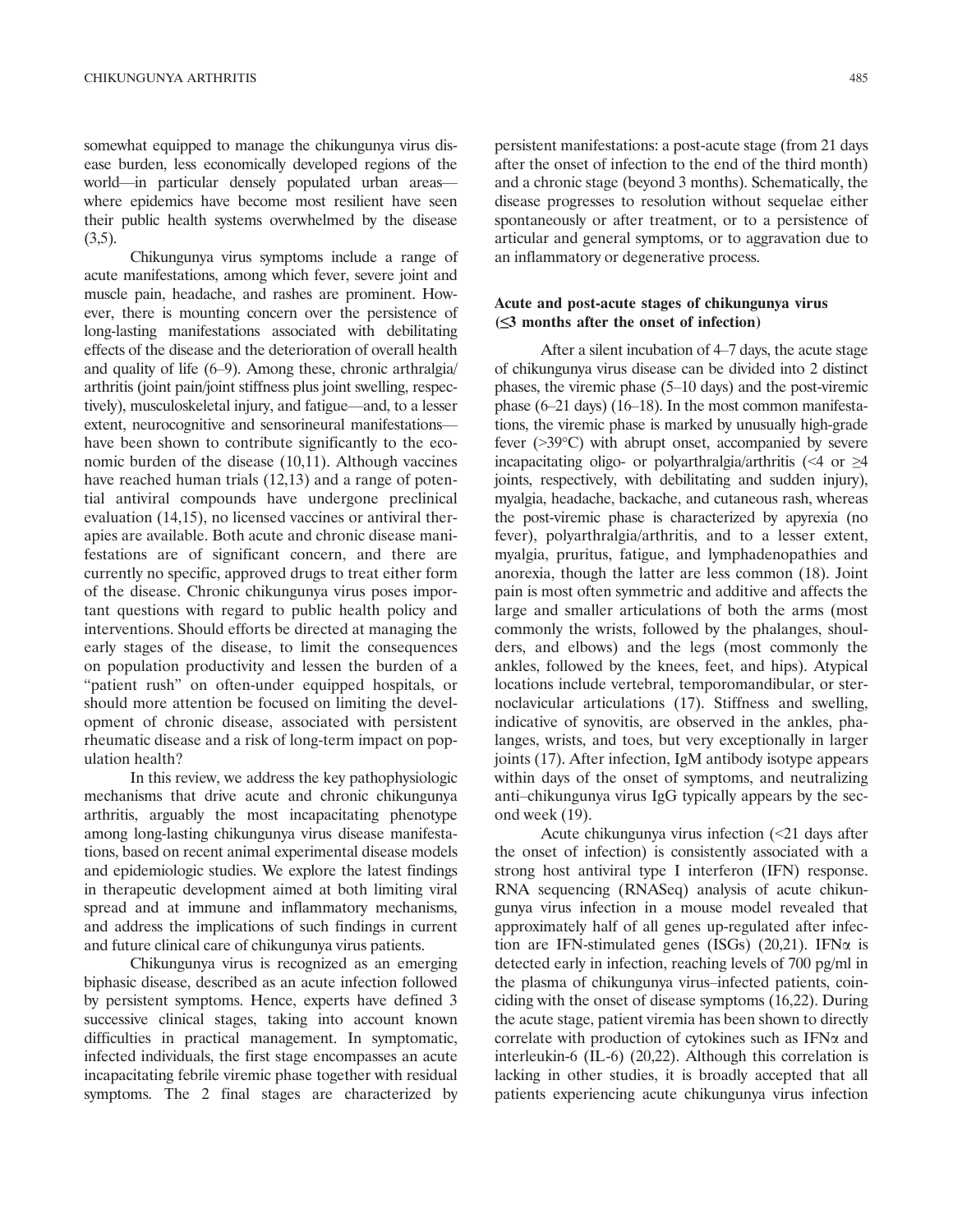produce high levels of IFN $\alpha$  (20). This is also observed in animal models of acute chikungunya virus disease (21,23– 25). Indeed, chikungunya virus infection is generally fatal in mice deficient in type I IFN responses, while arthritogenic manifestations are exacerbated in IFNa/b-deficient mice infected with chikungunya virus (24–26). Furthermore, downstream effectors of IFN induction such as ISGs play key roles in inhibiting chikungunya virus infection (21), and a strong IFN response is associated with a milder course of disease in mice infected with alphaviruses (24,25,27). The ability of alphaviruses to develop mechanisms to inhibit host IFN induction and signaling (28) also highlights the importance of this early innate immune response in controlling infection (29).

In addition to a potent type I IFN response, the acute stage of chikungunya virus infection (<21 days after the onset of infection) is associated with elevated patient plasma levels of multiple soluble factors, including proinflammatory cytokines and chemokines (CCL2, macrophage migration inhibitory factor, CCL4, CXCL10, IL-6, IL-8, and IL-16), antiinflammatory cytokines (IL-1 receptor A, IL-10, and IL-13), growth factors (granulocyte colonystimulating factor [G-CSF], granulocyte–macrophage colonystimulating factor [GM-CSF], vascular endothelial growth factor, and stem cell growth factor  $\beta$ ) and other mediators  $(IFN\gamma, IL-4, IL-7, and CXCL9)$  (20–22,30–33). This results in intense monocyte trafficking to the infected tissues (33), along with strong activation of both CD8+ T and natural killer (NK) cells to assist in clearing the virus (20,34). The post-acute stage of chikungunya virus (from the fourth week to the third month after the onset of infection) is characterized by very polymorphous manifestations prolonging the initial inflammatory symptoms (acute arthritis) by diverse rheumatic disorders, including periarticular involvement, slowly regressive enthesitis, tenosynovitis, and bursitis, together with nonrheumatic and systemic symptoms (18). This stage is marked by persistence of IL-6 and GM-CSF secretions and production of IL-17 in the most affected patients, or by eotaxin and hepatocyte growth factor in those who have fully recovered (20).

# Chronic stage of chikungunya virus (>3 months after the onset of infection)

While 50–60% of patients with acute chikungunya virus recover fully or with mild-to-moderate sequelae, in some the disease evolves to a chronic stage that can last up to several years (18,35). Beyond the post-acute stage, chronic chikungunya virus is thus characterized by the persistence of arthritic conditions associated with long-term sequelae, such as fatigue and depression, stemming from prior rheumatic conditions, although not a prerequisite, or in the wake of an authentic arthritogenic alphaviral infection. Chronic chikungunya virus is associated with high levels of circulating IL-6 and IL-12 (22,31,36). IL-6 is specifically expressed in the affected joints and could stimulate the release of RANKL while inhibiting the action of its decoy receptor osteoprotegerin released by osteoblasts, resulting in osteoclastogenesis and severe bone loss, as has been shown in mice (37–40). Indeed, while bone loss is not a defining feature in patients with chronic chikungunya arthritis, recent studies appear to implicate IL-6 as a possible biomarker of chronic chikungunya virus (41,42).

In addition to soluble host factors responsible for regulating antiviral responses, CD4+ T cells have been shown to be a major driver of arthritic disease during chikungunya virus infection in mouse models (43,44) and in the follow-up of patients with chronic chikungunya arthritis (45). Moreover, impaired NK cell function was shown to be associated with chronic arthritis in infected patients (46). Importantly, Treg cells, a subset of CD4+ T cells, may play a role in moderating excessive chikungunya virus–induced immune responses. Treg cells compete with naive T cells to interact with antigen-presenting dendritic cells. Treg cells interacting with dendritic cells were shown to cause mature dendritic cells to down-regulate costimulatory signaling, curtailing the expansion of chikungunya virus–specific CD4+ T cells, thus effectively reducing chikungunya virus–induced joint swelling in mice (47). B cells and neutralizing antibodies, especially the IgG3 subclass, are also critical for chikungunya virus clearance (19,48). The immaturity of cellular and humoral immunity may, if only partly, explain the rarity of chronic arthralgia in children younger than 3 years of age.

The role of myeloid cells is less clear in the chronic stage of human chikungunya virus infection, where they may be involved in the clearance of infected cell debris which, when acting as a source of pathogen-associated molecular patterns, may trigger or drive chronic chikungunya virus (49). Monocytes and macrophages recruited to the sites of inflammation during chikungunya virus infection dominate the cellular infiltrates (23,33). However, in studies using mice deficient in the chemokine receptor CCR2, the monocyte/macrophage infiltrate was replaced by a severe neutrophil infiltrate, exacerbating chikungunya virus–induced inflammation and cartilage damage (50). Thus, although recruited CCR2+ monocyte/ macrophages contribute to inflammation, they may also be needed to prevent excessive pathology or promote resolution of disease following chikungunya virus infection.

Interestingly, a recent RNA Seq analysis of chikungunya virus–infected mouse tissues demonstrated good concordance with the expression of genes reported to be up-regulated in chikungunya virus patients (21). Most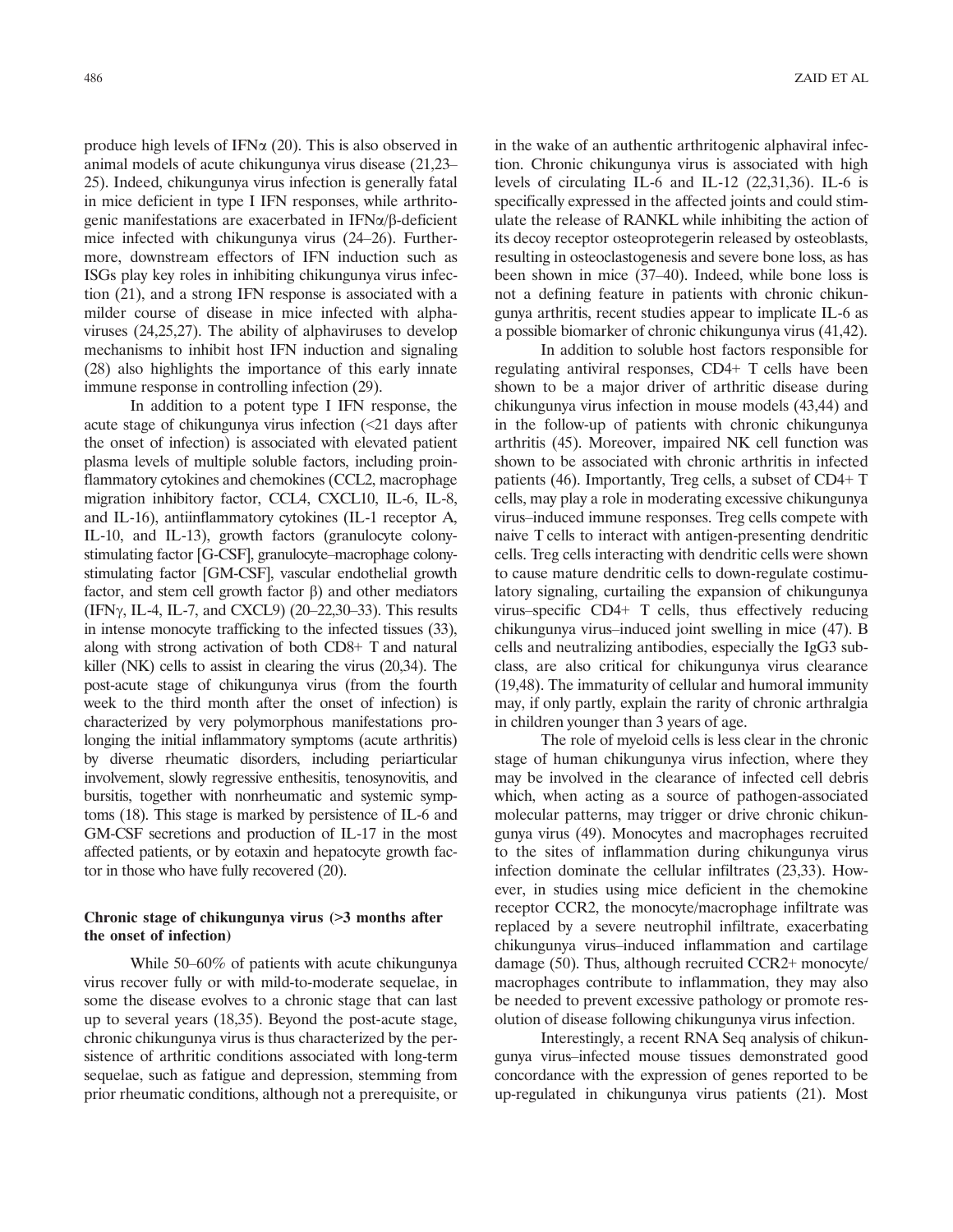genes were associated with inflammation, indicating consistent proinflammatory gene expression in both mouse and non-human primate models and chikungunya virus– infected patients. This suggests that chronic chikungunya virus may represent an extension of acute disease rather than an activation of, or progression to, new inflammatory immunopathologies. Antiinflammatory treatments that effectively target acute chikungunya virus may thus also have utility in treating chronic chikungunya virus (21). Prominent in the RNA Seq analysis of chikungunya virus infection in mice was the serine protease granzyme A (21). Granzyme A was found to play a proinflammatory role in chikungunya virus in mice and was also found in the sera of chikungunya virus–infected non-human primates and in symptomatic chikungunya virus–infected patients. The mouse granzyme A inhibitor, Serpinb6b, significantly reduced foot swelling in chikungunya virus–infected mice, indicating that granzyme A may be a potential therapeutic candidate (21). Granzyme A was also recently shown to be important in a mouse model of rheumatoid arthritis (RA) (51), an example of the significant overlap between chikungunya arthritis and RA (43,45).

# Chronic chikungunya arthritis and implications for therapy

Risk factors for the development of chronic chikungunya arthralgia/arthritis. Although most patients recover from acute chikungunya virus infection within days or weeks, instances of persistent post–chikungunya virus rheumatic disease—chronic and incapacitating joint morbidities—have been reported in a recent systematic review (35), and in up to 40% of patients on average in a recent meta-analysis (52). This often painful, incapacitating chronic chikungunya virus disease—of a primarily rheumatic nature, though as noted above, prior rheumatic conditions are not a prerequisite—can persist for years in some patients and is highly detrimental to their health and quality of life (6–10,36,52–63). Although there have been numerous studies focusing on acute chikungunya virus infection and potential treatments, the mechanisms that cause chikungunya virus to progress to a chronic stage are still poorly understood.

One hypothesis is that comorbidities such as preexisting joint disease (e.g., osteoarthritis or RA), metabolic syndrome features (e.g., hypertension, obesity, or diabetes mellitus), or both prior to chikungunya virus infection may exacerbate chikungunya virus–induced arthritis or increase patient susceptibility to developing chronic chikungunya virus polyarthritis (54,58,59). In the population-based TELECHIK study, preexisting rheumatic disorders and metabolic syndrome were both associated with long-lasting

rheumatic pain in an unadjusted analysis (10,58). However, a separate study from Réunion Island showed that only 2.8% of the hospital-based patients who had chronic chikungunya virus had preexisting joint disease (59). Given such discrepancies across studies, any link between preexisting joint disease and an increased risk of developing chikungunya arthritis remains unproven (35,53,57,62,63). Risk factors for the development of chronic chikungunya arthralgia include an age of >45 years (54,58), severe (9,54,58) or long-lasting (9,60) acute chikungunya virus, a high viral load  $(>10^9/\text{ml})$  during the viremic phase (36), and an intense chikungunya virus immune response in the post-viremic phase (58).

The case for viral persistence. In most viral arthritides, arthritic disease is associated with the presence or persistence of replicating virus and/or viral debris in joint tissues (64). A substantial body of evidence supports the view that the same underlying mechanism is responsible for alphaviral arthritides, including chikungunya arthritis. Poo et al reported detection of significant levels of chikungunya virus RNA in the feet of wild-type C57BL/6 mice up to 100 days after infection (65), which is consistent with studies in non-human primate models (23,66), and to date, a single clinical observation (36). Chikungunya virus proteins and continued virus-specific T cell responses were also detected throughout the chronic stage of disease in C57BL/6 mice (65) and in rhesus macaques (66). Importantly, the latter model showed that the intensity of the Tcell response was age dependent, as evidenced by diminished T cell infiltrates and a more pronounced persistence of chikungunya virus in the tissues of aged monkeys (66), consistent with human pathology (54,58). Interestingly, the hierarchy of the T cell response in humans follows a shift from CD4 to CD8, which may be indicative of a role of aging in chikungunya virus immunopathology (67).

Although persistent chikungunya virus RNA has been detected in chronic disease (with double-stranded RNA by itself known to be arthritogenic [68]), investigators have been unable to isolate infectious virus from tissue or sera in mouse models and human studies (36,65). Human studies have shown high levels of chikungunya virus–specific IgM up to 180 days in patients with no preexisting musculoskeletal disease prior to infection (36,53), and even a case of severe destructive arthritis that exhibited chikungunya virus–specific IgM over 24 months (55). These findings suggest that the persistence of viral antigens could be a contributing factor to the development of chronic chikungunya arthritis, but the underlying molecular mechanisms are still unknown, and a statistical association between persistent chikungunya virus–specific IgM and chronic arthralgia has not yet been established (53). Immunohistochemical analysis revealed the presence of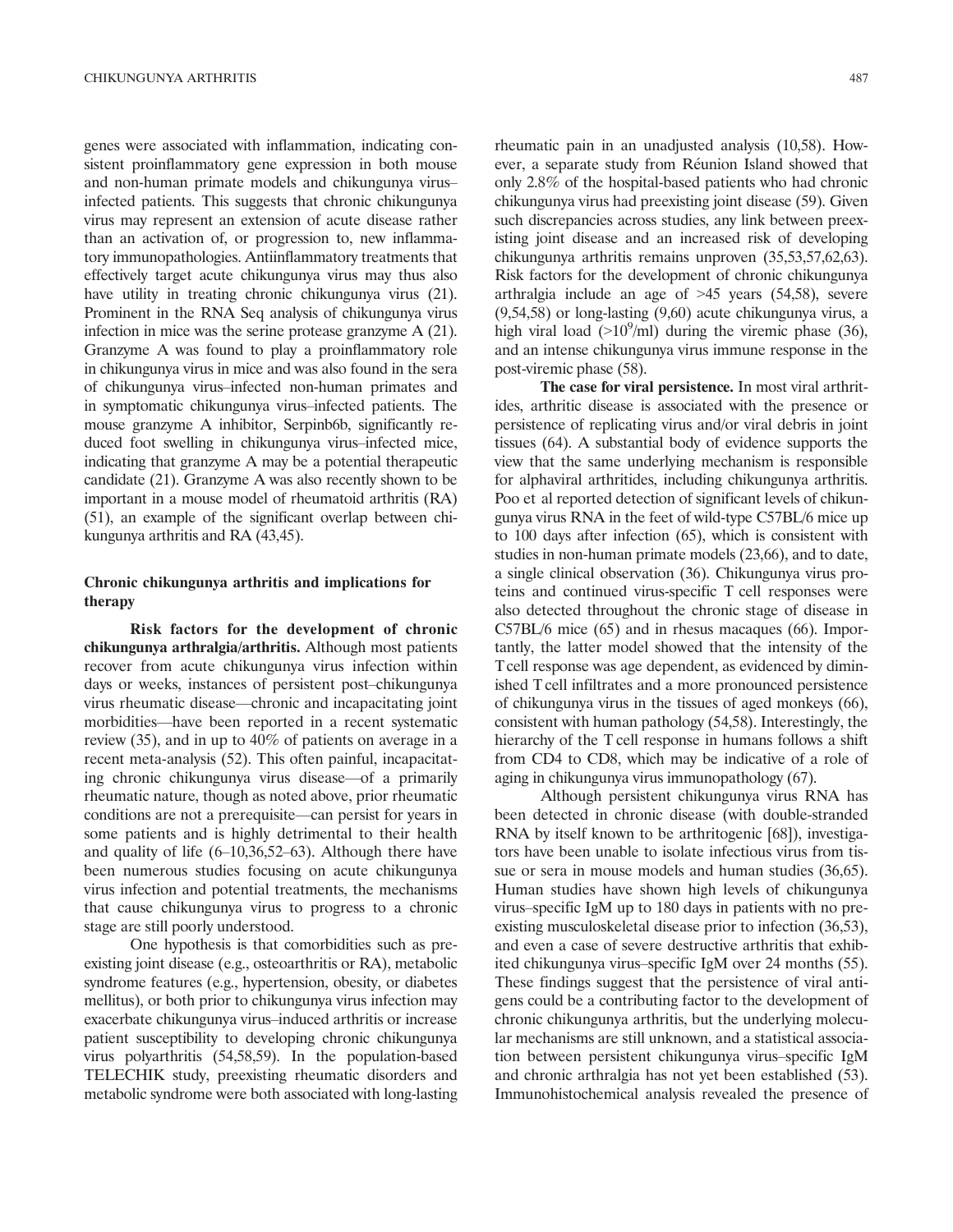chikungunya virus antigen in muscle satellite cells and perivascular macrophages in muscle and synovial tissue in patients with chronic chikungunya virus (36,69). This suggests that infection of muscle satellite cells—myogenic precursor cells responsible for postnatal muscle growth and repair—could be an underlying cause of the persistence of chikungunya virus in muscle tissues (69,70).

# Clinical care of chikungunya virus patients: lessons learned from a decade of outbreaks

Current treatment of patients with acute and postacute chikungunya virus  $(\leq)$  months after the onset of infection). The management of acute chikungunya virus involves both supportive care and physical measures, and the physician's role is important. Given the potential for corticosteroids to exacerbate viral arthritides (71), treatment with nonsteroidal antiinflammatory drugs (NSAIDs) remains a key disease management approach (72). However, to date there is no effective antiviral treatment licensed for clearing the virus. In the acute stage of chikungunya virus  $(\leq 3$  weeks after the onset of infection), the therapeutic aims are first to alleviate fever and pain and then to prevent short-term (i.e., organ dysfunction due to chikungunya virus or of iatrogenic origin), post-acute, and chronic complications. In the post-acute stage  $(\geq 4$  weeks after the onset of infection), the therapeutic strategy is based on a patient-centered approach, with the objectives of relieving pain and inflammation, preventing stiffness, loss of muscle tone, and loss of physical fitness, and limiting the consequences of the inflammatory process (18). At this stage, treatment primarily consists of analgesics and NSAIDs, though it must be noted that NSAID treatment depends on the clinical presentation, since no NSAID class has demonstrated a clear benefit or effectiveness for post– chikungunya virus symptoms. NSAIDs are prescribed at full dose (within critical tolerance), and their effectiveness is reassessed (with regard to dose and schedule) during the first week or within the first 10 days. If well tolerated, NSAID treatment can be extended up to several weeks before gradual weaning.

For fever and pain alleviation, acetaminophen is relied on as a first-line medication (level 1). The risk of acute hepatitis is increased in the case of severe pain (which often requires supratherapeutic doses), underlying comorbidities (alcohol use, liver diseases, or malnutrition), or drug interactions (unwanted self-medication). When acetaminophen fails, second-line treatment consists of adding weak opioids (level 2), for instance, codeine combined with acetaminophen (adult regimen contraindicated during breastfeeding), adding codeine to acetaminophen (restricted to patients age >12 years), or adding tramadol to acetaminophen (adult formulation, or pediatric formulation for children >3 years) (18). When second-line treatment fails, morphine (level 3) (extended or immediate action) can be used on a case-by-case basis, usually in the hospital, under strict monitoring and after assessment of the risk/benefit ratio due to possible side effects (respiratory, neurologic, digestive, and urinary) (18).

Corticosteroids are generally strongly discouraged, given the lack of a clear benefit in the course of severe arthritis, since it has been suggested that they may cause a rebound of arthritis or tenosynovitis (18). Notwithstanding their inherent risk, the use of corticosteroids may, in our experience, be warranted when strictly limited to highly inflammatory polyarticular injury associated with tenosynovitis or severe synovitis or when NSAID treatment has failed. Generally, a 10 mg/day course of prednisone for 5 days (with immediate de-escalation within 10 days) was found to be sufficient in moderate NSAID-refractory cases (18). As a general rule, the total duration of corticosteroid treatment must be <4 weeks, and must be followed by a switch to an NSAID to avoid deleterious clinical rebound and/or drug-induced dependence. Of note, other agents such as chloroquine have been shown to be ineffective in relieving acute pain (73) with inconclusive results regarding efficacy in relieving post-acute pain as a suboptimal cotreatment with acetaminophen (74). In the case of disease-modifying antirheumatic drugs (DMARDs), which are further discussed below, current consensus suggests no formal indication to initiate DMARD therapy before the last phase of the post-acute stage (8 weeks after the onset of infection), even with a specific antirheumatic agent such as methotrexate (MTX). Other DMARDs, such as hydroxychloroquine (HCQ), have not been shown to be effective in the treatment of post-acute chikungunya virus (75).

Systemic, cardiac, hepatic, renal, and metabolic comorbidities should be monitored closely, since some may be exacerbated by chikungunya virus or increase the severity and duration of chikungunya virus–specific arthralgia (18). Together with nonspecific routine measures used in arthritis when pain persists beyond the third week, therapeutic strategies often focus on pain management. This usually combines level 1 and level 2 analgesics with, in some cases, antineuropathic drugs (nefopam, antiepileptic, or antidepressant pain relievers) if necessary (DN4 score for neuropathic pain of  $\geq$ 4) (76). As outlined above, corticosteroid treatment, either topical or via infiltration (intraarticular or intracapsular administration), should be used only for local involvement, including tenosynovitis, bursitis, capsulitis, and carpal tunnel syndrome, or synovitis that does not respond to oral treatment.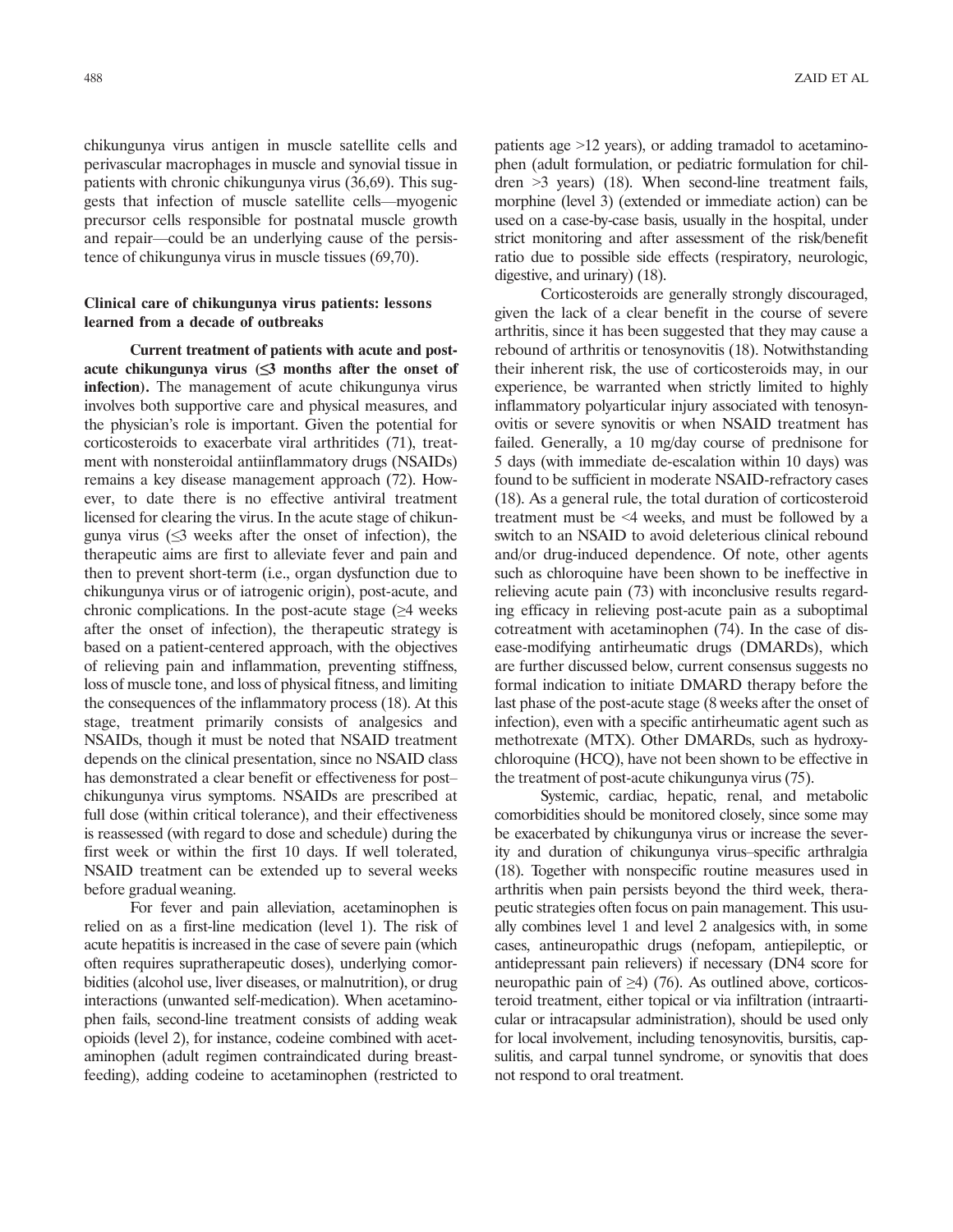Gaps and perspectives in the treatment of acute and post-acute chikungunya virus. The intensity or duration of pain during the acute phase has been correlated with high viral loads, providing clues that viral clearance should be hastened. Ribavirin and IFN $\alpha$  have shown synergistic antiviral activity against chikungunya virus in vitro; however, neither of these are recommended for daily use due to the risk of side effects (77). Favipiravir (T-705), a viral RNA polymerase inhibitor licensed in Japan for the treatment of influenza, was also found to inhibit chikungunya virus replication in vitro (78) and could become the focus of studies assessing its usefulness in treating chikungunya virus. Suramin, a licensed drug for sleeping sickness, has also shown in vitro antiviral activity through multiple mechanisms and was effective against mutant chikungunya virus strains resistant to ribavirin or favipiravir (79). Curcumin, a turmeric-derived compound used as a food additive and in herbal medicine, and its derivatives exhibit similar antiviral properties through inhibition of virus cell binding in in vitro studies (80). Finally, the short peptides pimozide and 5-tetradecyloxy-2-furoic acid were found to exhibit high synergistic antiviral activity in studies using a genome-wide loss-offunction screen (81), which further reinforces the usefulness of such a broad genome-wide scale approach in chikungunya virus disease studies. Despite significant advances in the development of chikungunya virus antiviral agents and substantial mechanistic evidence of in vitro efficacy, neither of these compounds has yet been evaluated in humans infected with chikungunya virus.

Current treatment of patients with chronic chikungunya virus (>3 months after the onset of infection). The therapeutic approach to chronic chikungunya virus requires a rheumatologist and a pain specialist, as for chronic inflammatory diseases (18). It focuses on the phenotype displayed by the individual patient, including the presence or absence of inflammatory symptoms (i.e., at least 1 joint with chronic arthritis), the number of joints involved, and the level of clinical inflammatory activity (e.g., joint destruction or extraarticular involvement). Practically, 2 distinct evolving patterns of persistent chikungunya virus rheumatic disorders can be distinguished. The large majority of patients who still have pain beyond 3 months after acute infection present with varied musculoskeletal injury, primarily tendinopathies. These patients should experience substantial improvements with prolonged administration of NSAIDs (with strictly limited use of corticosteroids) in combination with local complementary therapies. In contrast,  $\sim 5\%$  of patients will experience conditions that fulfill the criteria for chronic inflammatory diseases, primarily potentially destructive arthritis and synovitis. Little is known about the immune (or viral)

mechanisms underlying the progressive form of the disease, the development of arthritis, or predictors of this outcome.

Morphologic assessment, designed to evaluate for fulfillment of current criteria for RA and spondyloarthritis (SpA), and laboratory tests are generally performed to confirm the diagnosis and screen for evidence of inflammatory or destructive mechanisms. Incidentally, RA is the most common post–chikungunya virus chronic inflammatory disease, followed by peripheral SpA. Alternatively, nondestructive arthritis that does not meet the criteria for RA or SpA is referred to as undifferentiated polyarthritis, and may be indicated after alternative causes (such as connectivitis or lupus-like syndrome) have been ruled out. Once the type of persistent chronic chikungunya virus condition has been identified, individualized treatment is proposed based on the diagnosis, functional prognosis, and the patient's condition. Treatments aim to preserve functional outcome in order to reduce psychosocial impact and improve health-related quality of life. Ideally, treatment should begin within the first month of the chronic stage (after >10 weeks of post-acute stage).

DMARDs. Chronic chikungunya arthritis shares several characteristics with RA, such as persistent debilitating arthralgia and exacerbated inflammatory response (31,36,43,45,72). Because of these parallels, chloroquine, HCQ, and DMARDs such as MTX and sulfasalazine have been evaluated in some peri-epidemic clinical trials of treatments for chronic chikungunya arthritis (74,82– 85). When compared with HCQ alone, treatment with DMARDs, either alone or in combination with HCQ and corticosteroids, has resulted in reductions in joint pain, disability, and impaired activity in cohort studies of patients with chronic chikungunya arthritis (84,85). In contrast, a cohort study showed that almost all patients had progression of disease-induced bone erosion and joint space narrowing upon follow-up despite treatment with HCQ or DMARDs, and a 2-year follow-up study involving 625 patients showed that treatment of chronic chikungunya arthritis with sulfasalazine and MTX was effective (82,86). Given the conflicting outcomes of those studies, it remains unclear whether specific DMARDs are effective in treating chronic chikungunya arthritis (85).

Experts have reached a consensus, however, that MTX should be recommended as first-line treatment (18). Though the efficacy of HCQ and other DMARDs has not been established per se using randomized controlled trials, these treatments should be considered on a case-by-case basis, either as a complement to or as an alternative to MTX (18,63,84). DMARDs must be monitored for effectiveness (using the Disease Activity Score in 28 joints) and tolerance and should be stopped after a durable remission of several months has been achieved. The specialist may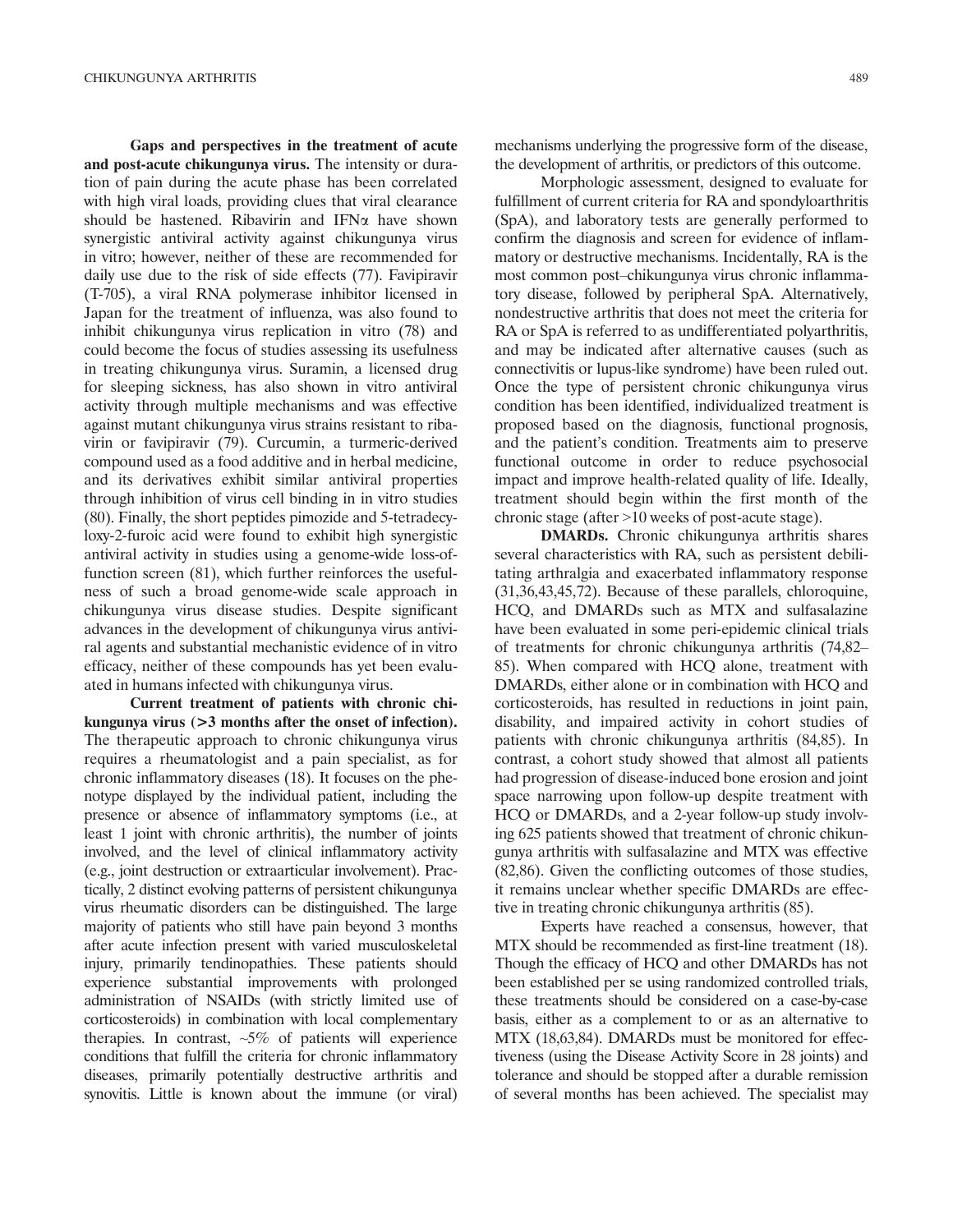then refer to national guidelines to choose the second-line drug (combination or replacement treatments or biologic agents). However, in most cases, DMARD treatment may be assessed and stopped for patients whose disease remains in remission after a complete response has been sustained for several months (up to 2 years). Physical therapy includes rest limitation, maintenance of articular amplitude and muscular tone, and lymphatic drainage (manual, using compression stockings, or using pressotherapy) (18). Its benefit depends on the extent and the intensity of joint involvement and the disease impact in terms of autonomy and quality of life. When considering second-line treatment for patients with chronic post–chikungunya inflammatory diseases that fail to respond to first-line treatment, a multidisciplinary, case-by-case approach is advised. This may include enrollment in clinical trials assessing treatments that are recommended in national/international guidelines. One option would involve a regimen switch to combination therapy with alternative DMARDs or a biologic agent, either alone or in combination with other DMARDs.

Gaps and perspectives in the treatment of chronic chikungunya virus. Chronic pain has been linked to chikungunya virus persistence in synovial macrophages as well as to IL-6 and IL-12 secretion. To the best of our knowledge, anti–IL-6 (tocilizumab), anti–IL-12/IL-23p40 (ustekinumab), and anti-CD20 (rituximab) monoclonal antibodies (mAb) have not been tested empirically in chronic chikungunya virus, whereas anti–tumor necrosis factor (etanercept) therapy has been shown to exacerbate tissue damage in a mouse model of alphaviral arthritis (87). While several approaches (biologic, prophylactic, and palliative) are being explored and characterized to manage acute and chronic chikungunya virus, the development and testing of such therapeutic solutions should be done in close consultation with rheumatologists.

Therapeutic strategies that target monocyte chemotactic proteins or CCR2, such as bindarit, which was shown to ameliorate chikungunya virus–induced arthritis and bone loss in a mouse model (88,89), might be considered promising for further evaluation in the treatment of alphaviral arthritides. Of note, treatment of RA patients with CCR2 blockers was unsuccessful (90). Interestingly, pentosan polysulfate (PPS), a glycosaminoglycan currently approved in the US for the treatment of interstitial cystitis, has undergone promising clinical trials for the treatment of noninfectious arthritis and has been shown to maintain levels of cartilage proteoglycans in experimental animal models of arthritis (91,92). In chikungunya virus– infected mice, PPS treatment decreased the level of joint swelling and reduced levels of the soluble factors CCL2, IL-6, IL-9, and G-CSF during acute inflammation (93). Although the exact mechanism of action of PPS is

unclear, treatment was associated with an early increase in antiinflammatory IL-10 levels, suggesting an indirect mechanism by which inflammation is dampened (93). As part of the Australian Government Department of Health Therapeutic Goods Administration Special Access Scheme, PPS, currently in phase II clinical trials, has now been successfully used to treat 5 patients with Ross River virus–induced arthralgia that had failed to respond to current standard treatment. Ross River virus is an Australian arthritogenic alphavirus that causes viral polyarthritis with clinical manifestations (severe, incapacitating joint pain) similar to those seen in chikungunya arthritis.

More recently, targeting CD4+ T cells with clinically approved T cell–suppressive drugs, including the sphingosine 1-phosphate receptor agonist fingolimod (also known as FTY720), successfully reduced chikungunya virus–induced disease in mice by blocking lymphoid egress and subsequent migration of CD4+ T cells into the joints (94). Although the US Food and Drug Administration (FDA) approved fingolimod as a treatment for multiple sclerosis in 2010, there are currently no clinical trials to assess efficacy in chikungunya arthritis.

Neutralizing antibodies and prophylactic treatment. A number of studies have sought to characterize the neutralizing capacity of chikungunya virus–specific antibodies, the epitopes responsible for neutralization, and the mechanism of viral inhibition (95–102). Robustly neutralizing mAb to chikungunya virus bind the E2 envelope glycoprotein with conserved epitopes identified on the A and B domain. Antibodies block multiple steps in the viral life cycle, including entry and egress, by crosslinking adjacent E2 spikes of the E2 glycoprotein or impeding fusion. Importantly, these broadly neutralizing ultrapotent mAb protect against infection by multiple alphaviruses, including chikungunya virus (95–97).

Neutralizing antibodies have been tested in mouse models as treatment for persistent chikungunya virus infection. The effect of a neutralizing anti–chikungunya virus mAb on  $RAG-1^{-/-}$  mice (devoid of B and T cells) with persistent chikungunya virus infection was to enable effective clearance of infectious virus in quadriceps muscle tissue and sera, although without reducing chikungunya virus RNA load in joint tissue (103). In a separate study by Poo et al, chikungunya virus viremia became undetectable in persistently infected RAG-1<sup>-/-</sup> and B cell-deficient  $\mu$ MT mice beginning 10 days and 30 days, respectively, after administration of polyclonal anti–chikungunya virus antiserum (65). However, viremia recovered to levels similar to those observed prior to administration of the antibody, indicating that effective clearance of chikungunya virus may require robust and long-lasting B and T cell responses (65).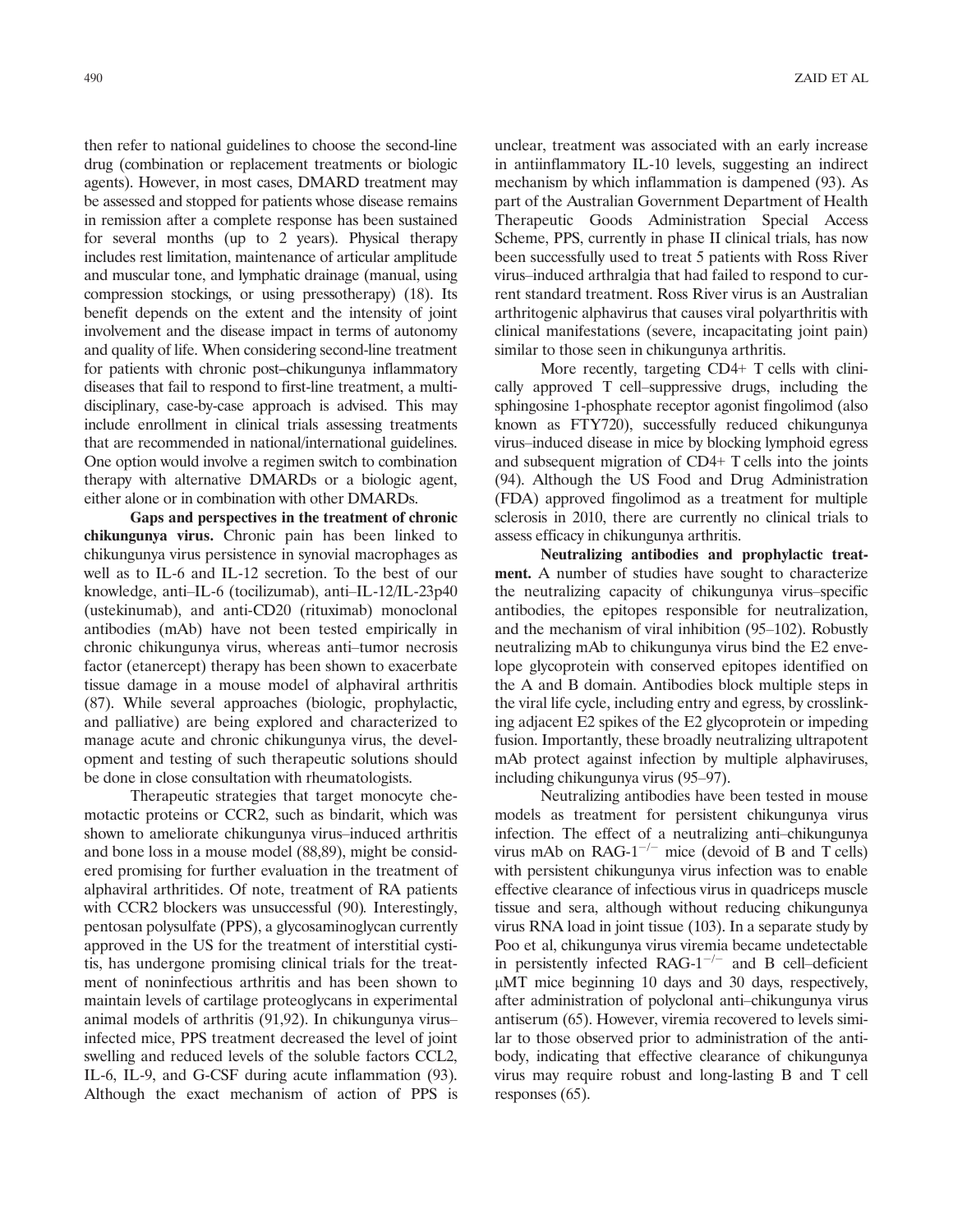Further, another study showed that a highly conserved amino acid on the E2 glycoprotein promoted chikungunya virus persistence in mouse joints and impaired neutralization by antibodies targeting the E2 domain. Mutation of this conserved region allowed viral clearance and enhanced neutralization, providing the structural basis for the mechanism by which chikungunya

virus evades B cell–mediated clearance in chronic joint infection (98). Finally, rhesus macaques with chikungunya virus infection treated with SVIR001, a recombinant human IgG1 mAb that recognizes the E2 glycoprotein of chikungunya virus, showed more robust viral clearance and less severe joint inflammation compared with isotypetreated controls (99). In addition, SVIR001 reduced viral



Figure 1. Schematic overview of the mechanisms of tissue inflammation leading to alphaviral arthritis. Based on experimental models of alphavirus infection, key cytokine-dependent inflammatory pathways have been identified and targeted to explore therapeutic avenues. Principally, monocyte chemotactic proteins (MCPs) such as CCL2 and CCL3, which drive monocytic infiltration into joint and muscle tissue in alphaviral inflammation (50,89) (e.g., chikungunya virus [CHIKV] infection), can be targeted using MCP inhibitors such as bindarit, while potent proinflammatory cytokines and chemokines such as interleukin-1 (IL-1), CXCL10, and IL-8 are also the focus of current studies. Scavenging soluble MCPs such as CCL2 restrict CCR2-dependent monocyte/macrophage infiltration, which is required for chikungunya arthritis (87,88). Pentosan polysulfate (Elmiron) has been shown to limit chikungunya virus–induced arthritis and cartilage damage by significantly reducing tissue expression of matrix metalloproteinases (MMPs) that drive cartilage damage in alphaviral infection (92) and in experimental models of cartilage damage (91). RNA sequencing analysis of chikungunya virus–infected tissue in mice has shown a prominent role of granzyme A in driving arthritic inflammation, and the use of the mouse granzyme A inhibitor Serpinb6b was found to dampen tissue inflammation and swelling in chikungunya virus– infected mice (21). In addition to targeting innate inflammatory mechanisms, modulating adaptive immunity has been shown to reduce tissue infiltration, either by inhibiting priming of CD4+ T cells using abatacept (105) or by blocking egress of CD4+ T cells from the lymph nodes to the joints (93) using FTY720 (fingolimod). The role of tumor necrosis factor (TNF) in alphavirus inflammation, despite its prominent expression in the tissues of infected mice and humans, appears to rely on a more complex mechanism. Inhibition of TNF using etanercept in a mouse model of alphaviral arthritis was shown to significantly exacerbate inflammatory disease and cellular infiltration (86), thereby reinforcing the need for a cautious approach when considering biologic therapies for the treatment of alphaviral diseases such as chikungunya virus.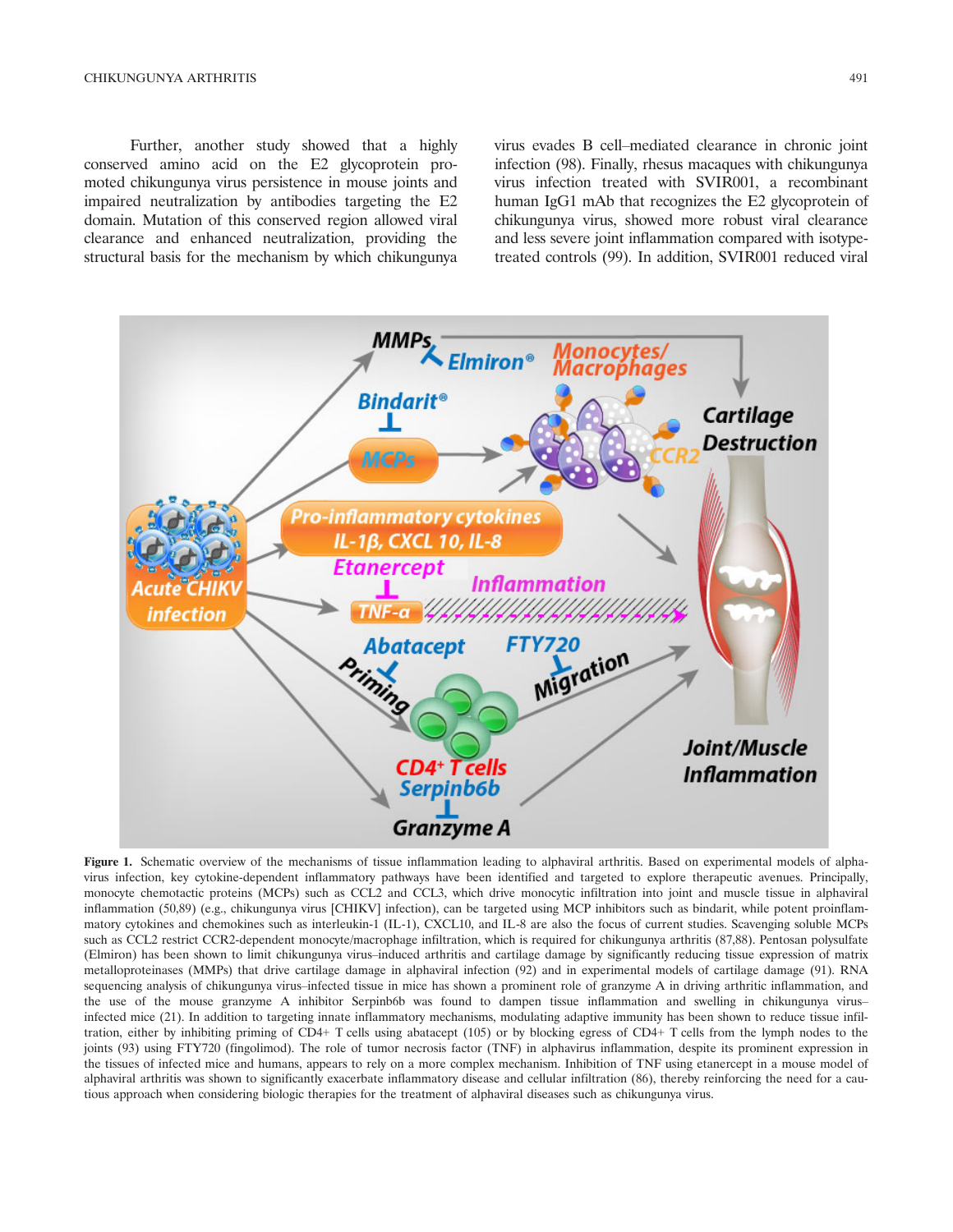burden at the site of infection, as well as at distant sites, but also diminished the number of activated innate immune cells and levels of proinflammatory cytokines and chemokines (99). Therefore, more studies are needed to examine the utility of neutralizing antibodies as a therapeutic approach to persistent chikungunya virus infection, and to confirm the efficacy of these approaches in humans.

In contrast, studies have shown that prophylactic treatment with chikungunya virus–specific mAb prevents joint inflammation in chikungunya virus–infected wildtype mice and can protect against fatal chikungunya virus infection in AG129, RAG-2<sup>-/-</sup>, and IFNAR-1<sup>-/-</sup> mice (98–103). Administration of chikungunya virus–specific mAb to  $RAG-1^{-/-}$  mice prior to infection resulted in drastically reduced viremia and chikungunya virus RNA levels in ankle joints of animals with persistent chikungunya virus infection (103). Passive immunization with chikungunya virus IgG in IFN $\alpha/\beta R^{-/-}$  mice also prevented mortality from chikungunya virus infection (102). However, these studies only examined the effect of using mAb as prophylaxis for acute chikungunya virus infection. Thus, our understanding of the prophylactic use of mAb in chronic chikungunya arthritis is still incomplete, and more studies are needed. Nevertheless, prophylactic treatment could be effective for individuals at increased risk of chikungunya virus infection in critical settings, such as mother-to-child transmission (104) or hospitalized individuals with life-threatening acute disease (105).

Combined therapy with biologic agents. A recent study by Miner et al sought to target both humoral and adaptive arms of the immune response by using abatacept, a drug approved in 2005 by the FDA for the treatment of RA, in combination with an anti–chikungunya virus neutralizing antibody, and assessed their ability to decrease acute joint swelling in chikungunya virus–infected mice (106). Abatacept, a human IgG fusion protein paired with a CTLA-4 extracellular domain motif, prevents antigen-presenting cells from delivering costimulatory signals to T cells. In the study by Miner et al, abatacept reduced Tcell accumulation in the joints of infected mice and, in combination with an anti– chikungunya virus neutralizing antibody, abolished signs of inflammatory disease and markedly reduced levels of chemokines, proinflammatory cytokines, and infiltrating leukocytes (106). Notwithstanding the promising preclinical outcomes and innovative approaches, these candidate therapies, along with the other examples cited earlier in this review (summarized in Figure 1), warrant further evaluation in the treatment of chikungunya virus–induced joint pathologies in a clinical setting, keeping in mind the potential risk of immunosuppression when targeting host response mechanisms.

#### **Conclusions**

Chikungunya virus, a previously neglected tropical arthritogenic alphaviral infection, has gained global significance in the last decade after a series of devastating outbreaks, exposing the severe public health and economic burdens as well as the significant risk of acquired disabilities incurred by international travelers. The clinical and immunopathologic phenotype of this chronic inflammatory rheumatic disease is reminiscent of RA, and studies in animal models of alphaviral infections have helped to elucidate previously unknown mechanisms of disease and brought to light novel therapeutic approaches. Based on its newly recognized public health importance and its strong potential for reemergence, chikungunya arthritis should be the focus of further experimental forays to develop novel therapeutic approaches and should also gain further attention from rheumatologists worldwide.

#### ACKNOWLEDGMENT

We would like to thank Dr. Michael Rolph for proofreading this review.

#### AUTHOR CONTRIBUTIONS

All authors drafted the article, revised it critically for important intellectual content, and approved the final version to be published.

#### **REFERENCES**

- 1. Centers for Disease Control and Prevention. Chikungunya virus: 2016 final data for the United States. URL: https://www.cdc.gov/ chikungunya/geo/united-states-2016.html.
- 2. Kuehn BM. Chikungunya virus transmission found in the United States: US health authorities brace for wider spread. JAMA 2014;312:776–7.
- 3. Seyler T, Hutin Y, Ramanchandran V, Ramakrishnan R, Manickam P, Murhekar M. Estimating the burden of disease and the economic cost attributable to chikungunya, Andhra Pradesh, India, 2005– 2006. Trans R Soc Trop Med Hyg 2010;104:133–8.
- 4. Gould EA, Higgs S. Impact of climate change and other factors on emerging arbovirus diseases. Trans R Soc Trop Med Hyg 2009;103:109–21.
- 5. Rodrıguez-Barraquer I, Solomon SS, Kuganantham P, Srikrishnan AK, Vasudevan CK, Iqbal SH, et al. The hidden burden of dengue and chikungunya in Chennai, India. PLoS Negl Trop Dis 2015;9: e0003906.
- 6. Soumahoro MK, Gerardin P, Boelle PY, Perrau J, Fianu A, Pouchot J, et al. Impact of chikungunya virus infection on health status and quality of life: a retrospective cohort study. PLoS One 2009;4:e7800.
- 7. Marimoutou C, Vivier E, Oliver M, Boutin JP, Simon F. Morbidity and impaired quality of life 30 months after chikungunya infection: comparative cohort of infected and uninfected French military policemen in Reunion Island. Medicine (Baltimore) 2012;91:212–9.
- 8. Marimoutou C, Ferraro J, Javelle E, Deparis X, Simon F. Chikungunya infection: self-reported rheumatic morbidity and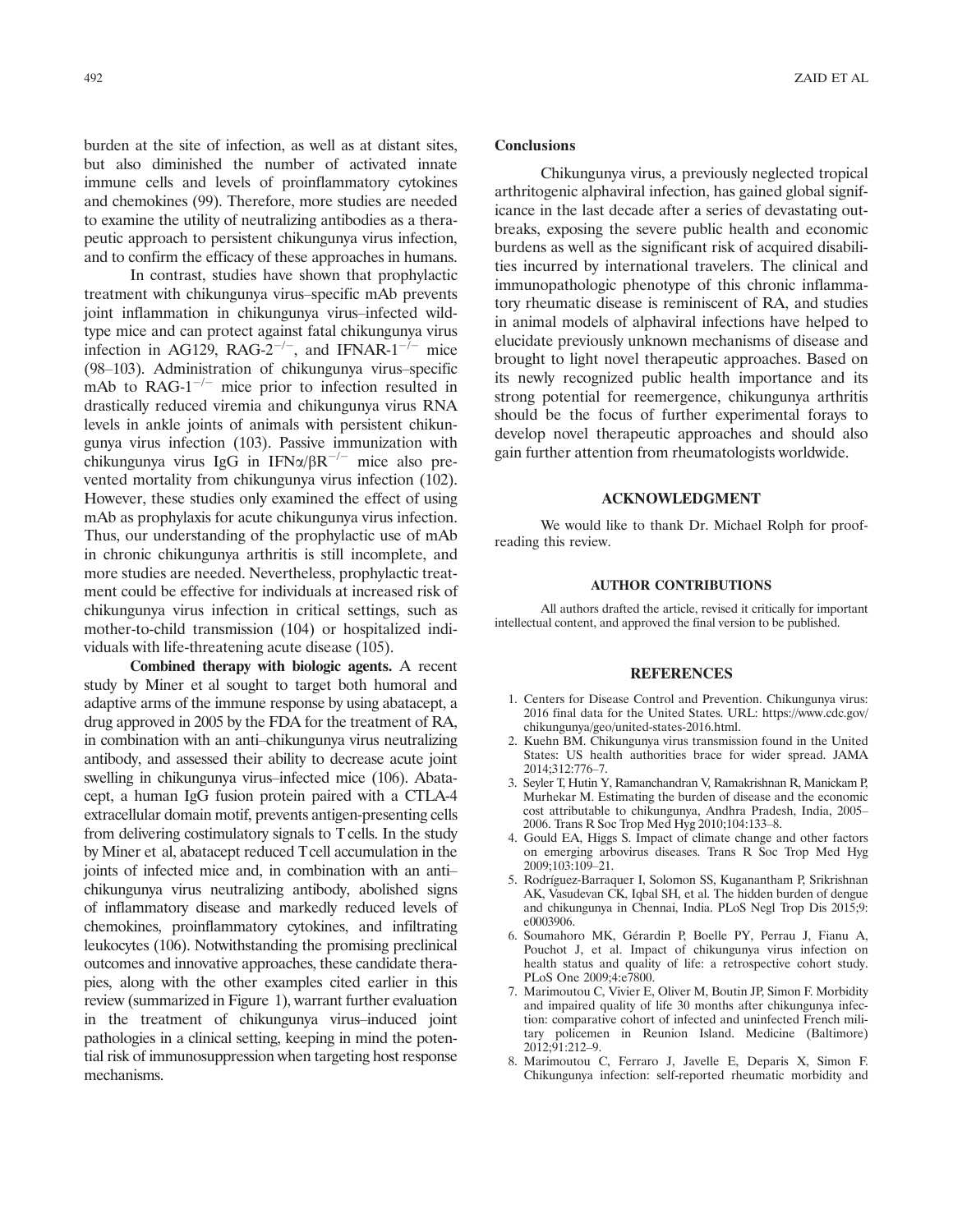impaired quality of life persist 6 years later. Clin Microbiol Infect 2015;21:688–93.

- 9. Couturier E, Guillemin F, Mura M, Léon L, Virion JM, Letort MJ, et al. Impaired quality of life after chikungunya virus infection: a 2-year follow-up study. Rheumatology (Oxford) 2012;51: 1315–22.
- 10. Gérardin P, Fianu A, Malvy D, Mussard C, Boussaïd K, Rollot O, et al. Perceived morbidity and community burden after a chikungunya outbreak: the TELECHIK survey, a population-based cohort study. BMC Med 2011;9:5.
- 11. Soumahoro MK, Boelle PY, Gaüzere BA, Atsou K, Pelat C, Lambert B, et al. The chikungunya epidemic on La Réunion Island in 2005–2006: a cost-of-illness study. PLoS Negl Trop Dis 2011;5:e1197.
- 12. Goo L, Dowd KA, Lin TY, Mascola JR, Graham BS, Ledgerwood JE, et al. A virus-like particle vaccine elicits broad neutralizing antibody responses in humans to all chikungunya virus genotypes. J Infect Dis 2016;214:1487–91.
- 13. Ramsauer K, Schwameis M, Firbas C, Müllner M, Putnak RJ, Thomas SJ, et al. Immunogenicity, safety, and tolerability of a recombinant measles-virus-based chikungunya vaccine: a randomised, double-blind, placebo-controlled, active-comparator, first-in-man trial. Lancet Infect Dis 2015;15:519–27.
- 14. Abdelnabi R, Neyts J, Delang L. Antiviral strategies against chikungunya virus. Methods Mol Biol 2016;1426:243–53.
- 15. Abdelnabi R, Neyts J, Delang L. Chikungunya virus infections: time to act, time to treat. Curr Opin Virol 2017;24:25–30.
- 16. Borgherini G, Poubeau P, Staikowsky F, Lory M, Le Moullec N, Becquart JP, et al. Outbreak of chikungunya on Reunion Island: early clinical and laboratory features in 157 adult patients. Clin Infect Dis 2007;44:1401–7.
- 17. Staikowsky F, Talarmin F, Grivard P, Souab A, Schuffenecker I, Le Roux K, et al. Prospective study of chikungunya virus acute infection in the Island of La Reunion during the 2005–2006 outbreak. PLoS One 2009;4:e7603.
- 18. Simon F, Javelle E, Cabie A, Bouquillard E, Troisgros O, Gentile G, et al. French guidelines for the management of chikungunya (acute and persistent presentations): November 2014. Med Mal Infect 2015;45:243–63.
- 19. Kam YW, Simarmata D, Chow A, Her Z, Teng TS, Ong EK, et al. Early appearance of neutralizing immunoglobulin G3 antibodies is associated with chikungunya virus clearance and longterm clinical protection. J Infect Dis 2012;205:1147–54.
- 20. Wauquier N, Becquart P, Nkoghe D, Padilla C, Ndjoyi-Mbiguino A, Leroy EM. The acute phase of chikungunya virus infection in humans is associated with strong innate immunity and T CD8 cell activation. J Infect Dis 2011;204:115–23.
- 21. Wilson JA, Prow NA, Schroder WA, Ellis JJ, Cumming HE, Gearing LJ, et al. RNA-Seq analysis of chikungunya virus infection and identification of granzyme A as a major promoter of arthritic inflammation. PLoS Pathog 2017;13:e1006155.
- 22. Chow A, Her Z, Ong EK, Chen JM, Dimatatac F, Kwek DJ, et al. Persistent arthralgia induced by chikungunya virus infection is associated with interleukin-6 and granulocyte macrophage colony-stimulating factor. J Infect Dis 2011;203:149–57.
- 23. Labadie K, Larcher T, Joubert C, Mannioui A, Delache B, Brochard P, et al. Chikungunya disease in nonhuman primates involves long-term viral persistence in macrophages. J Clin Invest 2010;120:894–906.
- 24. Couderc T, Chretien F, Schilte C, Disson O, Brigitte M, Guivel-Benhassine F, et al. A mouse model for chikungunya: young age and inefficient type-I interferon signaling are risk factors for severe disease. PLoS Pathog 2008;4:e29.
- 25. Gardner CL, Burke CW, Higgs ST, Klimstra WB, Ryman KD. Interferon- $\alpha/\beta$  deficiency greatly exacerbates arthritogenic disease in mice infected with wild-type chikungunya virus but not with the cell culture-adapted live-attenuated 181/25 vaccine candidate. Virology 2012;425:103–12.
- 26. Rudd PA, Wilson J, Gardner J, Larcher T, Babarit C, Le TT, et al. Interferon response factors 3 and 7 protect against chikungunya virus hemorrhagic fever and shock. J Virol 2012;86:9888–98.
- 27. Poddar S, Hyde JL, Gorman MJ, Farzan M, Diamond MS. The interferon-stimulated gene IFITM3 restricts infection and pathogenesis of arthritogenic and encephalitic alphaviruses. J Virol 2016;90:8780–94.
- 28. Fros JJ, Pijlman GP. Alphavirus infection: host cell shut-off and inhibition of antiviral responses. Viruses 2016;8:E166.
- 29. Breakwell L, Dosenovic P, Karlsson Hedestam GB, D'Amato M, Liljeström P, Fazakerley J, et al. Semliki Forest virus nonstructural protein 2 is involved in suppression of the type I interferon response. J Virol 2007;81:8677–84.
- 30. Kelvin AA, Banner D, Silvi G, Moro ML, Spataro N, Gaibani P, et al. Inflammatory cytokine expression is associated with chikungunya virus resolution and symptom severity. PLoS Negl Trop Dis 2011;5:e1279.
- 31. Chaaitanya IK, Muruganandam N, Sundaram SG, Kawalekar O, Sugunan AP, Manimunda SP, et al. Role of pro-inflammatory cytokines and chemokines in chronic arthropathy in CHIKV infection. Viral Immunol 2011;24:265–71.
- 32. Teng TS, Kam YW, Lee B, Hapuarachchi HC, Wimal A, Ng LC, et al. A systematic meta-analysis of immune signatures in patients with acute chikungunya virus infection. J Infect Dis 2015; 211:1925–35.
- 33. Her Z, Malleret B, Chan M, Ong EK, Wong SC, Kwek DJ, et al. Active infection of human blood monocytes by chikungunya virus triggers an innate immune response. J Immunol 2010;184:5903–13.
- 34. Thanapati S, Das R, Tripathy AS. Phenotypic and functional analyses of NK and NKT-like populations during the early stages of chikungunya infection. Front Microbiol 2015; 6:895.
- 35. Van Aalst M, Nelen CM, Goorhuis A, Stijnis C, Grobusch MP. Long-term sequelae of chikungunya virus disease: a systematic review. Travel Med Infect Dis 2017;15:8–22.
- 36. Hoarau JJ, Jaffar-Bandjee MC, Krejbich Trotot P, Das T, Li-Pat-Yuen G, Dassa B, et al. Persistent chronic inflammation and infection by chikungunya arthritogenic alphavirus in spite of a robust host immune response. J Immunol 2010;184: 5914–27.
- 37. Kwan Tat S, Padrines M, Theoleyre S, Heymann D, Fortun Y. IL-6, RANKL, TNF- $\alpha$ /IL-1: interrelations in bone resorption pathophysiology. Cytokine Growth Factor Rev 2004;15:49–60.
- 38. Noret M, Herrero L, Rulli N, Rolph M, Smith PN, Li RW, et al. Interleukin 6, RANKL, and osteoprotegerin expression by chikungunya virus-infected human osteoblasts. J Infect Dis 2012;206:  $455 - 7$ .
- 39. Chen W, Foo SS, Rulli NE, Taylor A, Sheng KC, Herrero LJ, et al. Arthritogenic alphaviral infection perturbs osteoblast function and triggers pathologic bone loss. Proc Natl Acad Sci U S A 2014;111:6040–5.
- 40. Fonseca JE, Santos MJ, Canhão H, Choy E. Interleukin-6 as a key player in systemic inflammation and joint destruction. Autoimmun Rev 2009;8:538–42.
- 41. Rodrıguez-Morales AJ, Hoyos-Guapacha KL, Vargas-Zapata SL, Meneses-Quintero OM, Gutierrez-Segura JC. Would be IL-6 a missing link between chronic inflammatory rheumatism and depression after chikungunya infection? Rheumatol Int 2017; 37:1149–51.
- 42. Sepulveda-Delgado J, Vera-Lastra OL, Trujillo-Murillo K, Canseco-Ávila LM, Sánchez-González RA, Gómez-Cruz O, et al. Inflammatory biomarkers, disease activity index, and selfreported disability may be predictors of chronic arthritis after chikungunya infection: brief report. Clin Rheumatol 2017;36: 695–9.
- 43. Nakaya HI, Gardner J, Poo YS, Major L, Pulendran B, Suhrbier A. Gene profiling of chikungunya virus arthritis in a mouse model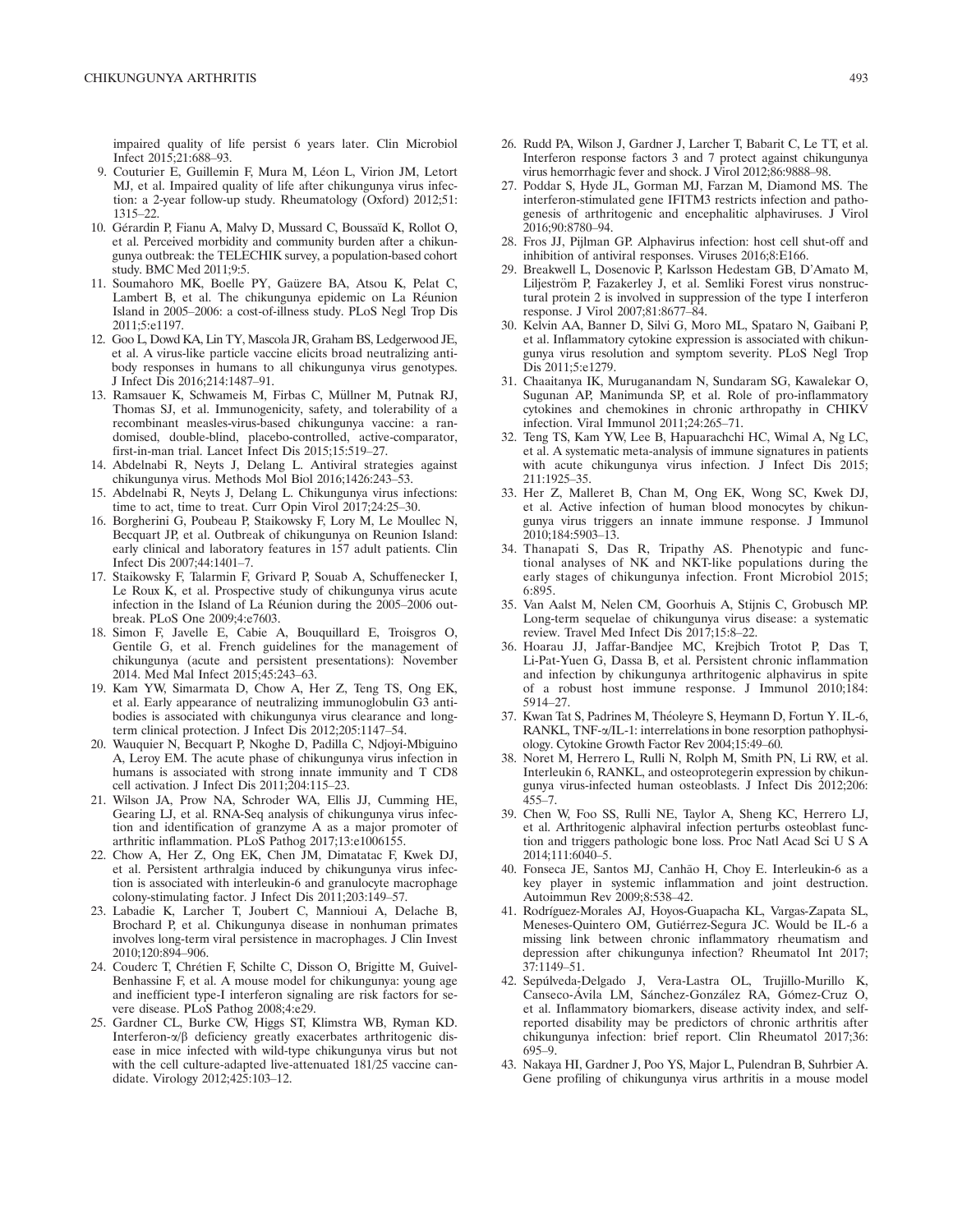reveals significant overlap with rheumatoid arthritis. Arthritis Rheum 2012;64:3553–63.

- 44. Gasque P, Jaffar-Bandjee MC. Blunting CHIKV infection by keeping T cells in check. Sci Transl Med 2017;9:eaam6567.
- 45. Miner JJ, Aw Yeang HX, Fox JM, Taffner S, Malkova ON, Oh ST, et al. Chikungunya viral arthritis in the United States: a mimic of seronegative rheumatoid arthritis. Arthritis Rheumatol 2015;67:1214–20.
- 46. Thanapati S, Ganu M, Giri P, Kulkarni S, Sharma M, Babar P, et al. Impaired NK cell functionality and increased TNF-a production as biomarkers of chronic chikungunya arthritis and rheumatoid arthritis. Hum Immunol 2017;78:370–4.
- 47. Lee WW, Teo TH, Her Z, Lum FM, Kam YW, Haase D, et al. Expanding regulatory T cells alleviates chikungunya virus-induced pathology in mice. J Virol 2015;89:7893–904.
- 48. Lum FM, Teo TH, Lee WW, Kam YW, Renia L, Ng LF. An essential role of antibodies in the control of chikungunya virus infection. J Immunol 2013;190:6295–302.
- 49. McCarthy MK, Morrison TE. Persistent RNA virus infections: do PAMPS drive chronic disease? Curr Opin Virol 2017;23:8–15.
- 50. Poo YS, Nakaya H, Gardner J, Larcher T, Schroder WA, Le TT, et al. CCR2 deficiency promotes exacerbated chronic erosive neutrophil-dominated chikungunya virus arthritis. J Virol 2014; 88:6862–72.
- 51. Santiago L, Menaa C, Arias M, Martin P, Jaime-Sánchez P, Metkar S, et al. Granzyme A contributes to inflammatory arthritis in mice through stimulation of osteoclastogenesis. Arthritis Rheumatol 2017;69:320–34.
- 52. Rodríguez-Morales AJ, Cardona-Ospina JA, Fernanda Urbano-Garzón S, Sebastian Hurtado-Zapata J. Prevalence of postchikungunya infection chronic inflammatory arthritis: a systematic review and meta-analysis. Arthritis Care Res (Hoboken) 2016; 68:1849–58.
- 53. Borgherini G, Poubeau P, Jossaume A, Gouix A, Cotte L, Michault A, et al. Persistent arthralgia associated with chikungunya virus: a study of 88 adult patients on Reunion Island. Clin Infect Dis 2008;47:469–75.
- 54. Sissoko D, Malvy D, Ezzedine K, Renault P, Moscetti F, Ledrans M, et al. Post-epidemic Chikungunya disease on Reunion Island: course of rheumatic manifestations and associated factors over a 15-month period. PLoS Negl Trop Dis 2009;3:e389.
- 55. Malvy D, Ezzedine K, Mamani-Matsuda M, Autran B, Tolou H, Receveur MC, et al. Destructive arthritis in a patient with chikungunya virus infection with persistent specific IgM antibodies. BMC Infect Dis 2009;9:200.
- 56. Larrieu S, Pouderoux N, Pistone T, Filleul L, Receveur MC, Sissoko D, et al. Factors associated with persistence of arthralgia among chikungunya virus-infected travellers: report of 42 French cases. J Clin Virol 2010;47:85–8.
- 57. Manimunda SP, Vijayachari P, Uppoor R, Sugunan AP, Singh SS, Rai SK, et al. Clinical progression of chikungunya fever during acute and chronic arthritic stages and the changes in joint morphology as revealed by imaging. Trans R Soc Trop Med Hyg 2010;104:392–9.
- 58. Gérardin P, Fianu A, Michault A, Mussard C, Boussaïd K, Rollot O, et al. Predictors of chikungunya rheumatism: a prognostic survey ancillary to the TELECHIK cohort study. Arthritis Res Ther 2013;15:R9.
- 59. Schilte C, Staikowsky F, Staikovsky F, Couderc T, Madec Y, Carpentier F, et al. Chikungunya virus-associated long-term arthralgia: a 36-month prospective longitudinal study. PLoS Negl Trop Dis 2013;7:e2137.
- 60. Yaseen HM, Simon F, Deparis X, Marimoutou C. Identification of initial severity determinants to predict arthritis after chikungunya infection in a cohort of French gendarmes. BMC Musculoskelet Disord 2014;15:249.
- 61. Rahim AA, Thekkekara RJ, Bina T, Paul BJ. Disability with persistent pain following an epidemic of chikungunya in rural South India. J Rheumatol 2016;43:440–4.
- 62. Javelle E, Ribéra A, Degasne I, Gaüzere BA, Marimoutou C, Simon F. Specific management of post-chikungunya rheumatic disorders: a retrospective study of 159 cases in Reunion Island from 2006–2012. PLoS Negl Trop Dis 2015;9:e0003603.
- 63. Bouquillard E, Fianu A, Bangil M, Charlette N, Ribéra A, Michault A, et al. Rheumatic manifestations associated with chikungunya virus infection: a study of 307 patients with 32 month follow-up (RHUMATOCHIK study). Joint Bone Spine 2017. E-pub ahead of print.
- 64. Suhrbier A, Mahalingam S. The immunobiology of viral arthritides. Pharmacol Ther 2009;124:301–8.
- 65. Poo YS, Rudd PA, Gardner J, Wilson JA, Larcher T, Colle MA, et al. Multiple immune factors are involved in controlling acute and chronic chikungunya virus infection. PLoS Negl Trop Dis 2014;8:e3354.
- 66. Messaoudi I, Vomaske J, Totonchy T, Kreklywich CN, Haberthur K, Springgay L, et al. Chikungunya virus infection results in higher and persistent viral replication in aged rhesus macaques due to defects in anti-viral immunity. PLoS Negl Trop Dis 2013;7:e2343.
- 67. Hoarau JJ, Gay F, Pellé O, Samri A, Jaffar-Bandjee MC, Gasque P, et al. Identical strength of the Tcell responses against E2, nsP1 and capsid CHIKV proteins in recovered and chronic patients after the epidemics of 2005–2006 in La Reunion Island. PLoS One 2013;8: e84695.
- 68. Narendra SC, Chalise JP, Höök N, Magnusson M. Dendritic cells activated by double-stranded RNA induce arthritis via autocrine type I IFN signaling. J Leukoc Biol 2014;95:661–6.
- 69. Ozden S, Huerre M, Riviere JP, Coffey LL, Afonso PV, Mouly V, et al. Human muscle satellite cells as targets of chikungunya virus infection. PLoS One 2007;2:e527.
- 70. Motohashi N, Asakura A. Muscle satellite cell heterogeneity and self-renewal. Front Cell Dev Biol 2014;2:1.
- 71. Mylonas AD, Harley D, Purdie DM, Pandeya N, Vecchio PC, Farmer JF, et al. Corticosteroid therapy in an alphaviral arthritis. J Clin Rheumatol 2004;10:326–30.
- 72. Suhrbier A, Jaffar-Bandjee MC, Gasque P. Arthritogenic alphaviruses: an overview. Nat Rev Rheumatol 2012;8:420–9.
- 73. De Lamballerie X, Boisson V, Reynier JC, Enault S, Charrel RN, Flahault A, et al. On chikungunya acute infection and chloroquine treatment. Vector Borne Zoonotic Dis 2008;8:837–9.
- 74. Chopra A, Saluja M, Venugopalan A. Effectiveness of chloroquine and inflammatory cytokine response in patients with early persistent musculoskeletal pain and arthritis following chikungunya virus infection. Arthritis Rheumatol 2014;66:319–26.
- 75. Padmakumar B, Jayan JB, Menon RM, Krishnankutty B, Payippallil R, Nisha RS. Comparative evaluation of four therapeutic regimes in chikungunya arthritis: a prospective randomized parallelgroup study. Indian J Rheumatol 2009;4:94–101.
- 76. Bouhassira D, Attal N, Alchaar H, Boureau F, Brochet B, Bruxelle J, et al. Comparison of pain syndromes associated with nervous or somatic lesions and development of a new neuropathic pain diagnostic questionnaire (DN4). Pain 2005;114:29–36.
- 77. Gallegos KM, Drusano GL, D'Argenio DZ, Brown AN. Chikungunya virus: in vitro response to combination therapy with ribavirin and interferon alfa 2a. J Infect Dis 2016;214:1192–7.
- 78. Delang L, Segura Guerrero N, Tas A, Quérat G, Pastorino B, Froeyen M, et al. Mutations in the chikungunya virus non-structural proteins cause resistance to favipiravir (T-705), a broadspectrum antiviral. J Antimicrob Chemother 2014;69:2770–84.
- 79. Albulescu IC, van Hoolwerff M, Wolters LA, Bottaro E, Nastruzzi C, Yang SC, et al. Suramin inhibits chikungunya virus replication through multiple mechanisms. Antiviral Res 2015;121: 39–46.
- 80. Mounce BC, Cesaro T, Carrau L, Vallet T, Vignuzzi M. Curcumin inhibits Zika and chikungunya virus infection by inhibiting cell binding. Antiviral Res 2017;142:148–57.
- 81. Karlas A, Berre S, Couderc T, Varjak M, Braun P, Meyer M, et al. A human genome-wide loss-of-function screen identifies effective chikungunya antiviral drugs. Nat Commun 2016;7:11320.